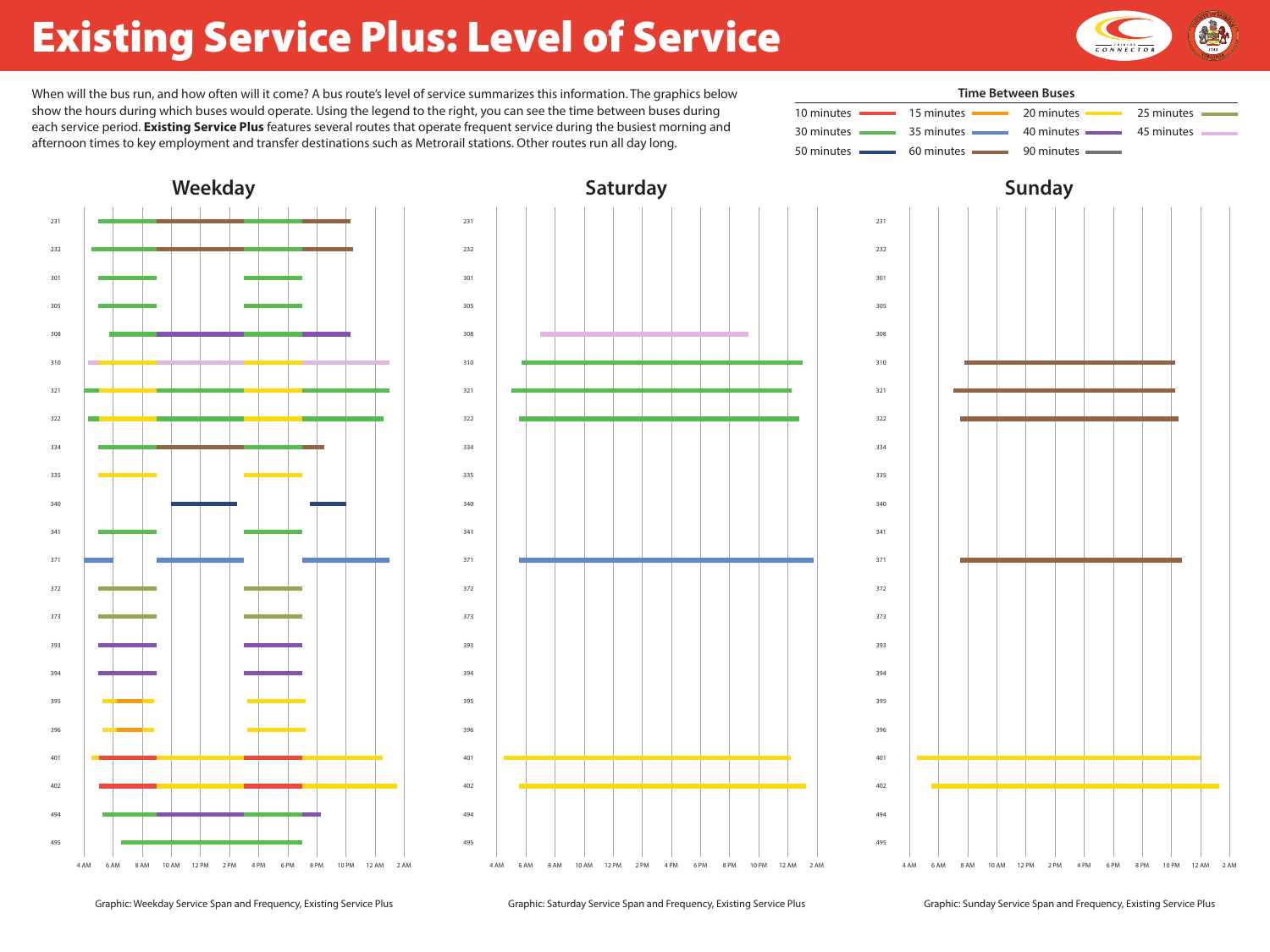## Streamlined Service: Level of Service

Graphic: Weekday Service Span and Frequency, Streamlined Service Graphic: Saturday Service Span and Frequency, Streamlined Service Graphic: Sunday Service Span and Frequency, Streamlined Service



| 5 | <u> La Cartana de la Ca</u> |
|---|-----------------------------|
|   |                             |
|   |                             |
|   |                             |
| 5 |                             |
|   |                             |





show the hours during which buses would operate. Using the legend to the right, you can see the time between buses during each service period. **Streamlined Service** features several routes that operate frequent service during the busiest morning and afternoon times to key employment and transfer destinations such as Metrorail stations. Other routes run all day long.